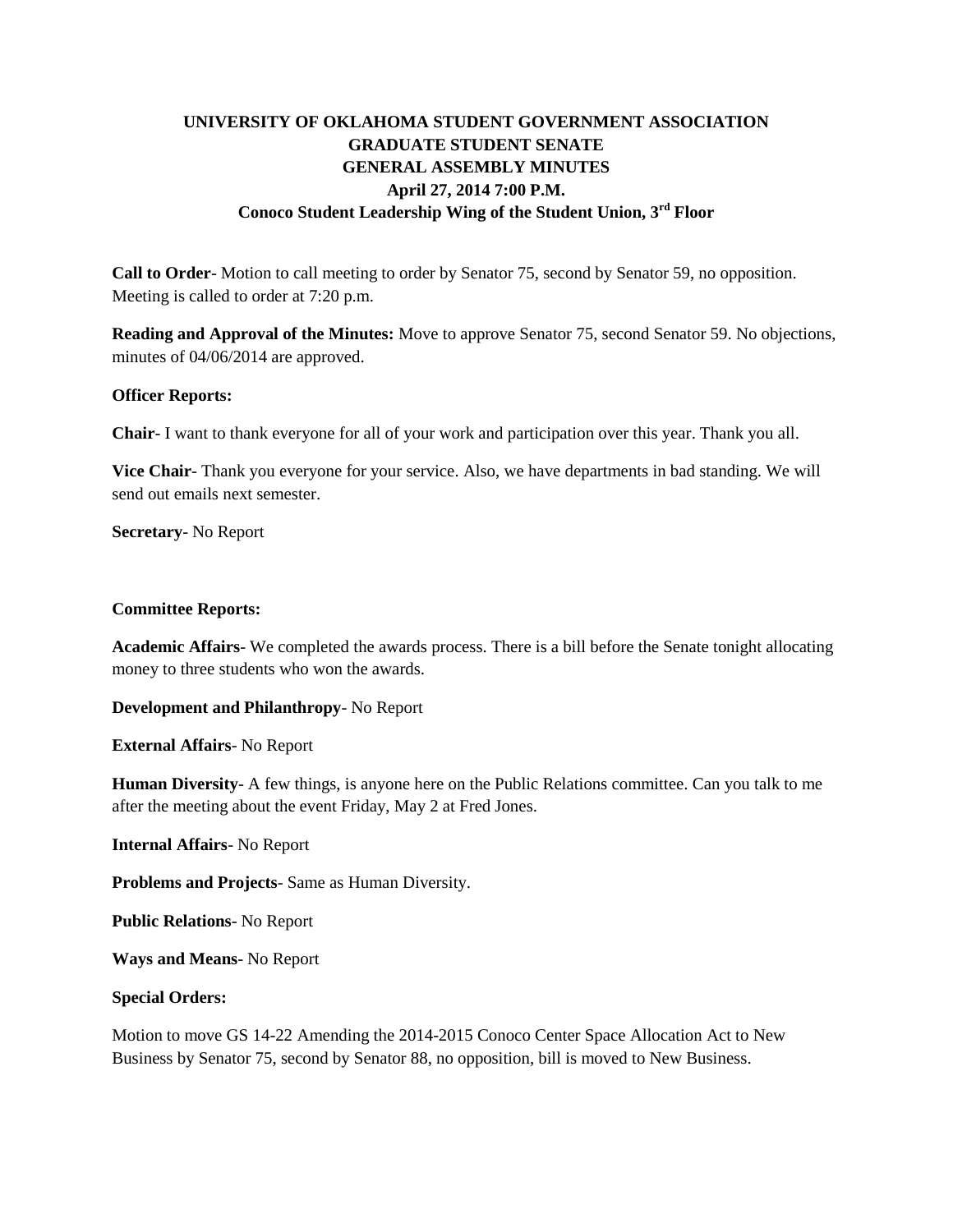Chair- Last Monday we had the new officers sworn in in a ceremony but Carrie was not present so we are going to administer the oath tonight.

[Matt Epstein swears in Carrie as new Chair].

#### **Old Business:** None.

#### **New Business:**

GS 14-19 Emergency Allocation #13

Motion to bring to the floor by Senator 21, second by Senator 7, no opposition. GS 14-19 is on the floor.

Speaker: Three groups came to us for money that they needed and this bill allocates that money. I yield my time to questions.

Motion to pass by unanimous consent by Senator 75, second Senator 38, no objections, bill passes.

GS 14-20 An Act Consenting to the Appointment of SGA General Counsel 2014-2015

Motion to bring to floor by Senator 75, second by Senator 44, no opposition. GS 14-20 is on the floor.

Carrie- I was part of the process for the General Counsel, the General Counsel is essentially the Attorney General of the SGA. I yield my time to questions.

Motion to pass by unanimous consent by Senator 20, second Senator 85, no objections, bill passes.

# GS 14-21 An Act Approving Outstanding Graduate Student Awards

Motion to bring to the floor by Senator 75, second by Senator 59, no opposition. GS 14-21 is on the floor.

Speaker: This bill allocates award money to the three award winners- Outstanding Teaching Assistant, Outstanding Research Assistant, and Overall Outstanding Graduate Student. It allocates \$250 dollars to each of the three winners. I yield my time to questions.

Motion to pass by unanimous consent by Senator 75, second by Senator 44, no objections, bill passes.

# GS 14-22 Amending the 2014-2015 Conoco Center Space Allocation Act

Motion to bring to the floor by Senator 33, second by Senator 87, no opposition. GS 14-22 is on the floor.

Speaker: This legislation amends the allocation of office space. I yield my time to questions.

Motion to pass by unanimous consent by Senator 75, second by Senator 33, no objections, bill passes.